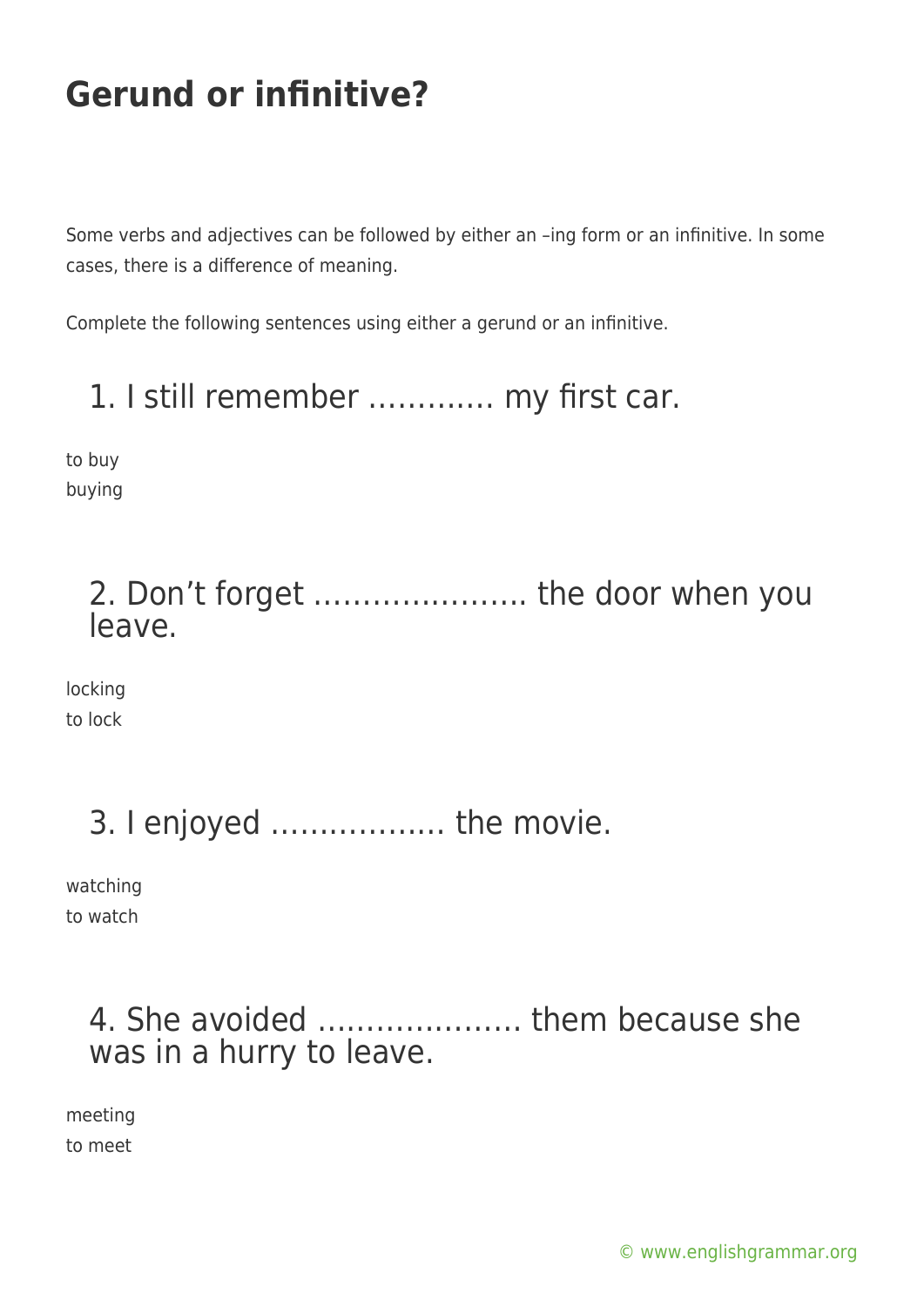# **Gerund or infinitive?**

#### 5. You promised ………………… me a diamond necklace for my birthday.

to buy buying

#### 6. She has agreed ………………….

to come coming

#### 7. I thanked them ………………… me out.

to help for helping

## 8. I expect him …………….. at 4 o'clock.

calling to call

# 9. Would you like ………………… with us?

coming